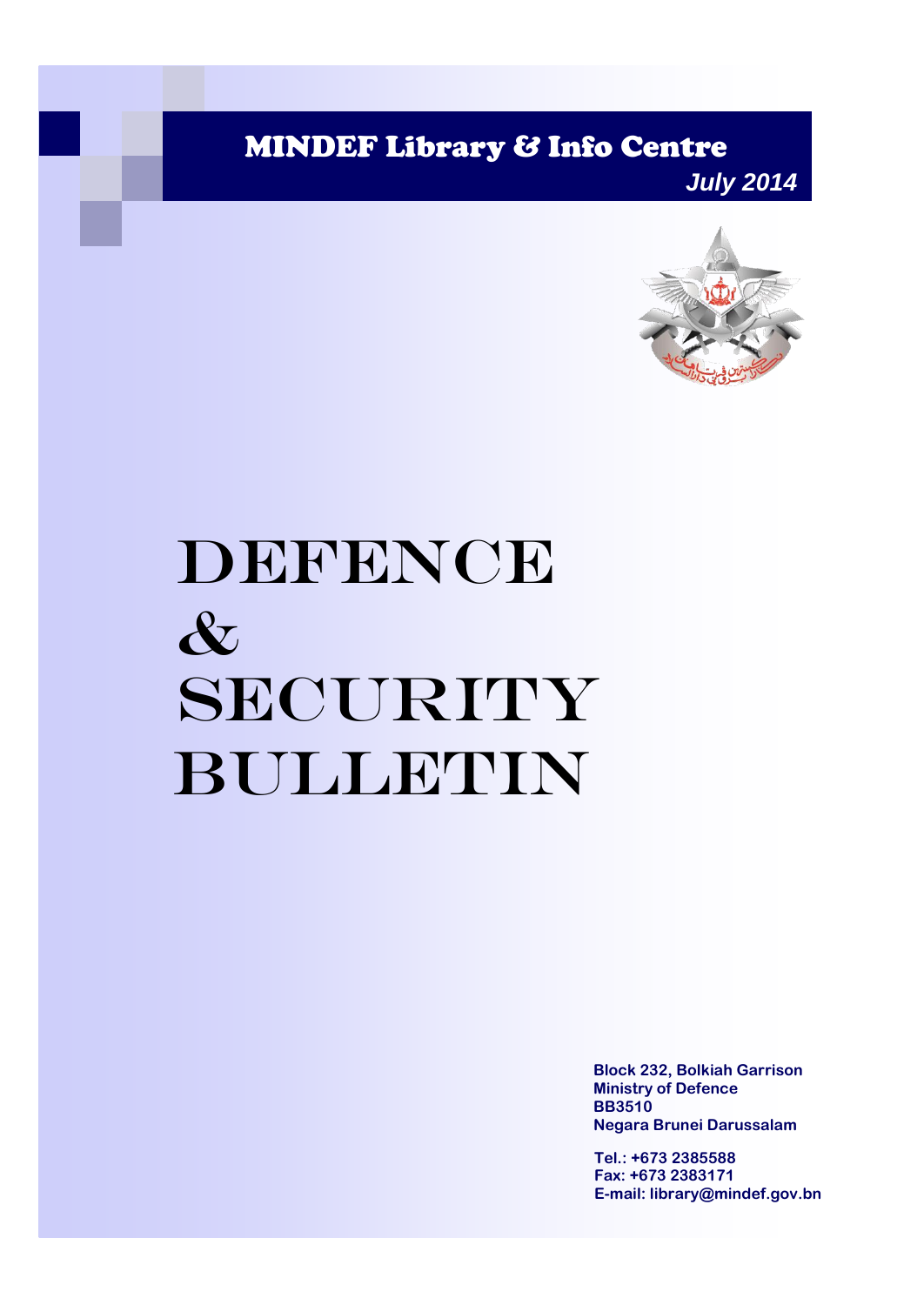# **D & S Bulletin July 2014 Books etc.**

► **A history of Sarawak : under its two white Rajahs 1839-1908 / S. Baring-Gould and C.A. Bampfylde.** Kuala Lumpur: Synergy Media , 2007. 523 p. : ill.

# ► **A white headhunter in Borneo / Stephen Holley.** [Kota Kinabalu] Borneo : Natural History

Publications, 2004. ix, 138 p. : ill., maps ; 22 cm.

#### ► **Beyond the Singapore girl : discourses of gender and nation in Singapore / Chris Hudson.** Nordiac Institute of Asian Studies.

Denmark : NIAS Press, 2013. x, 214 pages ; 24 cm.

#### ► **British North Borneo : an account of its history, resources and native tribes / Owen Rutter, with a new introduction by Danny Wong Tze Ken.**

Kota Kinabalu : Opus Publications , 2008. xxi, 404 p. : ill. photographs, folded map bound into book between p.398 and p.399.

*For many years considered the standard work on North Borneo with broad coverage of history, geography, ethnography, native culture and customs, and the company administration. The author was an administrator with the British North Borneo Chartered Company.* 

#### ► **Brunei military doctrine Royal Brunei Armed Forces** 2nd ed.

Brunei : Brunei Joint Doctrine Publication , 2013. vi , 6-7 p ; 26 cm

*Brunei military doctrine provides a common approach to the development of Bruneian military strategy based upon methodical thinking that is not bound by prescriptive rules.* 

### ► **Competitive strategies for the 21st century : theory, history and practice / edited by Thomas G. Mahnken**

Stanford, California : Stanford University Press, 2012. xx, 318 pages : maps ; 24 cm.

*The U.S. today faces the most complex and challenging security environment in recent memory - - even as it deals with growing constraints on its ability to respond to threats.* 

# ► **Defence lecture series 2010 : ways of looking at Sea-power in the Asia Pacific / Geoffrey Till.**

Brunei Darussalam : SHHB-IDSS, 2012 17 p.

► **East Asia security outlook 2009 / edited by Hamzah Sulaiman, Selina Farahiyah Teo.** Brunei : Sultan Haji Hassanal Bolkiah Institute of

Defence and Strategic Studies, 2009. 52 p. *Presents a discussion of the security outlook for* 

*Southeast Asia (SEA) in 2009 based on major developments that will have an impact in the region. Specifically, the paper focuses on the impact of the global financial crisis on the politics and economy of Southeast Asian states and the internal security challenges faced by some of them.* 

# ► **Escape from hell : the Sandakan story / Walter Wallace.**

Kuala Lumpur : Synergy Media , 2007. 186 p. : port. ; 23 cm.

► **Handbook of war studies / edited by Manus I. Midlarsky.**

Abingdon, Oxon : Routledge, 2011. xiii, 372 p. : ills ; 24 cm

► **Indonesian Confrontation and Sarawak communist insurgency 1963-1966 : experiences of a local reporter / Gabriel Tan Soon Hock.** Kuching : Penerbitan Sehati, 2008. xviii, 290 p. : ill.

*Based on the author's first hand experience during the period of "Konfrontasi" with Indonesia. The author travelled widely including to front-line areas and was also attached to the Cobbold Commission and to a UN Commission. The book covers specific local incidents as well as the broader picture and is extensively illustrated with photographs.* 

# ► **Intelligence and national security : the secret world of spies : an anthology / edited by Loch K. Johnson and James J.Wirtz.**

2nd ed. New York ; London : Oxford University Press, 2008. xvi, 553 p. : ill. ; 26 cm.

# ► **Japanese occupation Sarawak 1941-1945 / Gabriel Tan Soon Hock.**

Kuching : Penerbitan Sehati, 2009. xvi, 183 p. : ill.

*Descriptions of daily life in Sarawak under Japanese occupation during the Second World War drawing in part on the author's own recollections as a schoolboy.*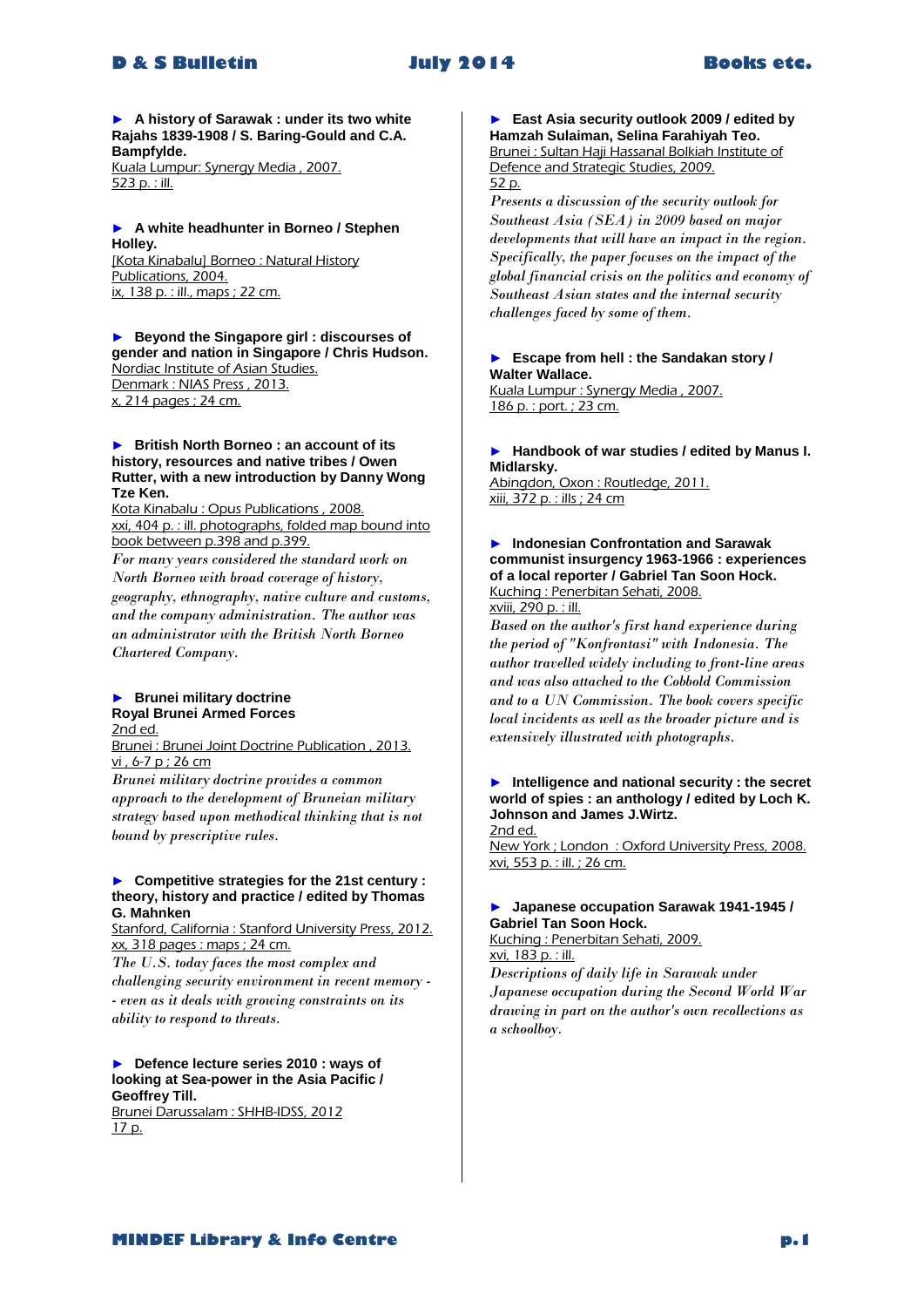#### ► **Kuala Lumpur at war 1939-1945 : a history of Kuala Lumpur and Selangor during World War Two / Andrew Barber.**

Kuala Lumpur : Karamoja Press, 2012. 250p. : ill. maps.

*As the introduction says this is not a military history as there was little actual fighting for most of the occupation, rather it is a history of how the war affected, often in random ways, the lives of the inhabitants of Malays's capital city and environs.* 

### ► **Limbang rebellion : 7 days in December 1962 / Eileen Chanin.**

Singapore ; NUS Press, 2013. xxi, 249 p. : ill.

*Based on first-hand accounts and research this is a detailed description of the Limbang element of the Brunei Rebellion. The author is daughter-in-law of Dick Morris who was Resident of Sarawak's Fifth Division in 1962 and together with his wife was held hostage by the rebels and threatened with execution.* 

## ► **May 13 : declassified documents on the Malaysian riots of 1969 / Kua Kia Soong.** Petaling Jaya : Suaram Komunikasi, 2007.

151 p.

*Draws on information from the Public Record Office in London and other sources to assess factors that contributed to the serious riots that occurred in Malaysia 13 May 1969 during which, according to official figures, almost 200 people died and over 400 were injured.* 

► **Non-traditional security series 2009 : climate change : a security threat? / Lorraine Elliot.** Brunei Darussalam : SHHB-IDSS, 2012. 22 p.

### ► **Perintah kanun hukuman jenayah Syariah, 2013 : peruntukkan yang dikuatkuasakan (fasa pertama)**

Bandar Seri Begawan : Jabatan Mufti Kerajaan, 2013.

iv, 14 p.

*Buku ini menyenaraikan bab-bab yang terkandung dalam fasa penguatkuasaan peringkat pertama.* 

#### **► Rajahs and rebels: the Ibans of Sarawak under Brooke Rule, 1841-1941 / Robert Pringle.** Kuala Lumpur : Synergy Media , 2007. 556 p. : ill., maps, ports ; 23 cm.

*This book in the series of Malaysia heritage collection was specially published to preserve and make available national historical information about Malaysia.* 

► **River of the white lily : life in Sarawak / Peter Goulart.**

Kuala Lumpur : Synergy Media, 2007 226 p., : ill., map, ports. ; 23 cm.

► **Southeast Asia security roundtable : changing global strategic landscape : implications for East Asia and emerging regional architecture / Tan Seng Chye.** Brunei Darussalam : SHHB-IDSS, 2012. 17 p.

**► Southeast Asia security roundtable : taking stock : a year of revolt in the Middle East and its impact on Southeast Asia / James M. Dorsey.** Brunei Darussalam : SHHB-IDSS, 2011. 12 p.

► **Strategic Asia; 2013-2014 : Asia in the second nuclear age / Ashley J. Tellis.** Seattle Washington, D.C : Natl Bureau of Asian, 2013. xiv, 333 p. : illustrations, maps ; 23 cm

► **Supreme command soldiers, statesmen and leadership in wartime / Eliot A Cohen.** New York : Anchor Books, 2003. xiv, 304 p. ; 21 cm.

► **The headhunters of Borneo / Carl Bock.** Singapore : Marshall Cavendish Editions , 2009. xviii, 342 p., 30 p. of plates : ill. (chiefly col.) ; 23 cm. *In 1879, Carl Bock was commissioned by his Excellency Van Lansberge, the Governor-General of the Netherlands East Indies to travel through and report on the interior of South-East Borneo. In 1881, he published his somewhat sensational account of his observations on the route from Tangaroeng to Bandjermasin, a distance of over 700 miles.* 

#### ► **The Saddam Hussein trial International Courts Association.**

Nijmegen, The Netherlands : Distributed by Wolf Legal publishers , 2011. 700 p. ; 25 cm.

#### ► **The South China Sea in focus : clarifying the limits of maritime dispute / Gregory B Poling.** New York : CTR for Strat & Intl Stds , 2013.

*This report uses these tools to provide a first and necessary step toward tackling the overlapping maritime disputes in the South China Sea: determining which waters are and are not in dispute under international law.* 

► **The story of Malaysia / Harry Miller.** Kuala Lumpur : Synergy Media , 2007 327 p. : ill., maps ; 23 cm.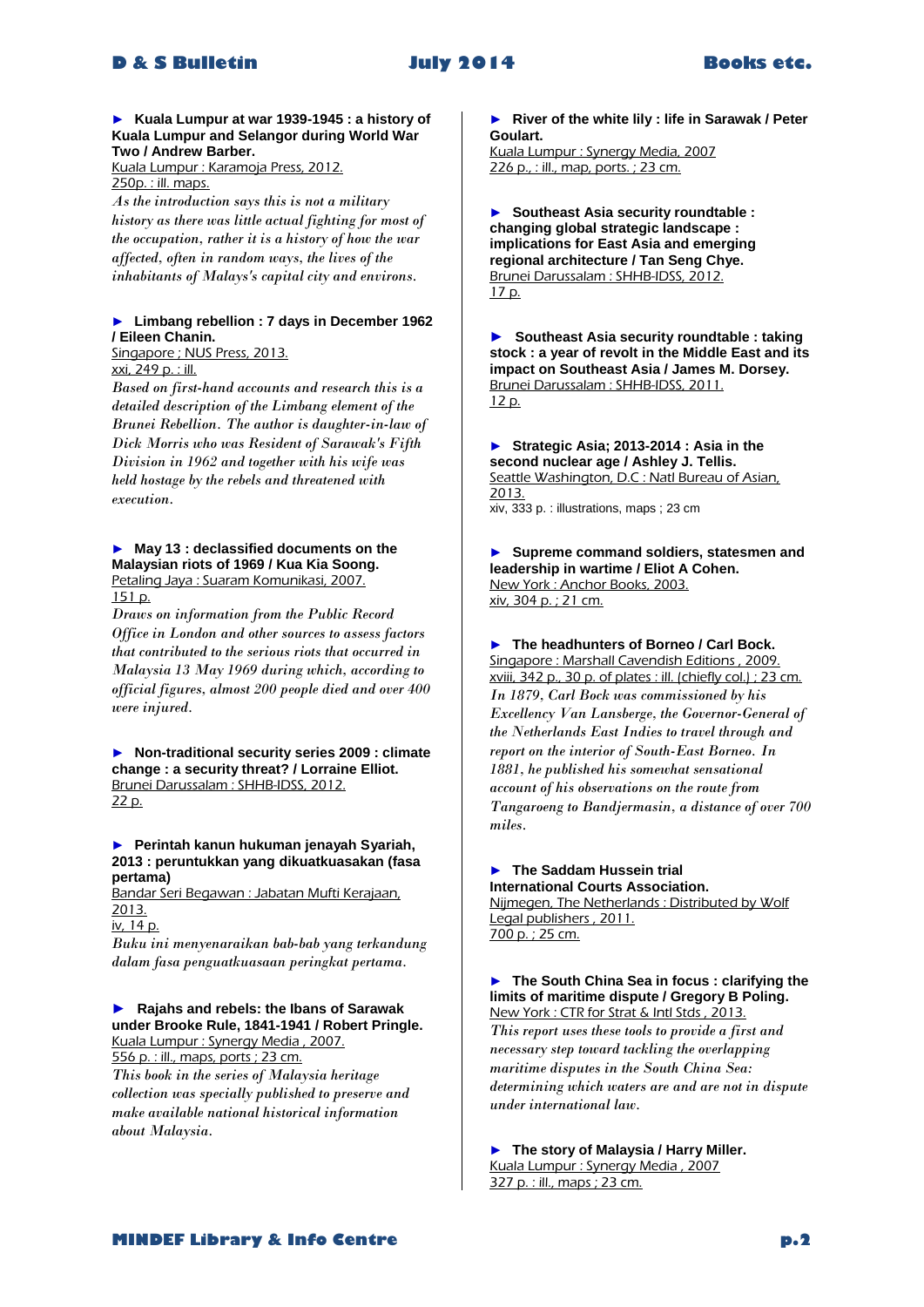

► **The US military profession into the twentyfirst century : war, peace and politics / Sam Charles Sarkesian and Robert E. Connor.** 2nd ed. New York, NY: Routledge , 2006. viii, 238 p. ; 24 cm.

► **The white rajahs : a history of Sarawak from 1841 to 1946 / by Steven Runciman.** Kuala Lumpur : Synergy Media , 2007. 438 p. : ill. ; 23 cm.

► **Understanding global conflict & cooperation: intro to theory & history / Joseph S. Nye Jr and David A. Welch** 9th ed. Harlow : Pearson Education Limited , 2014. ii, 371 pages : illustrations (black and white), maps (black and white) ; 28 cm.

#### ► **Wanderer in Malaysian Borneo / by Pengembara.**

Selangor, Malaysia : Marshall Cavendish Editions, 2008 xx, 136 p. : ill., maps ; 22 cm.

*Books listed here are available in one or more of the following libraries:*

- *MINDEF Library & Info Centre*
- *SHHB-IDSS Library*
- *Officer Cadet School Library*
- *Defence Academy Library*
- *Training Institute RBAF Library*
- *Intelligence Training Wing Library*

*Please refer to the library online catalogue for location.*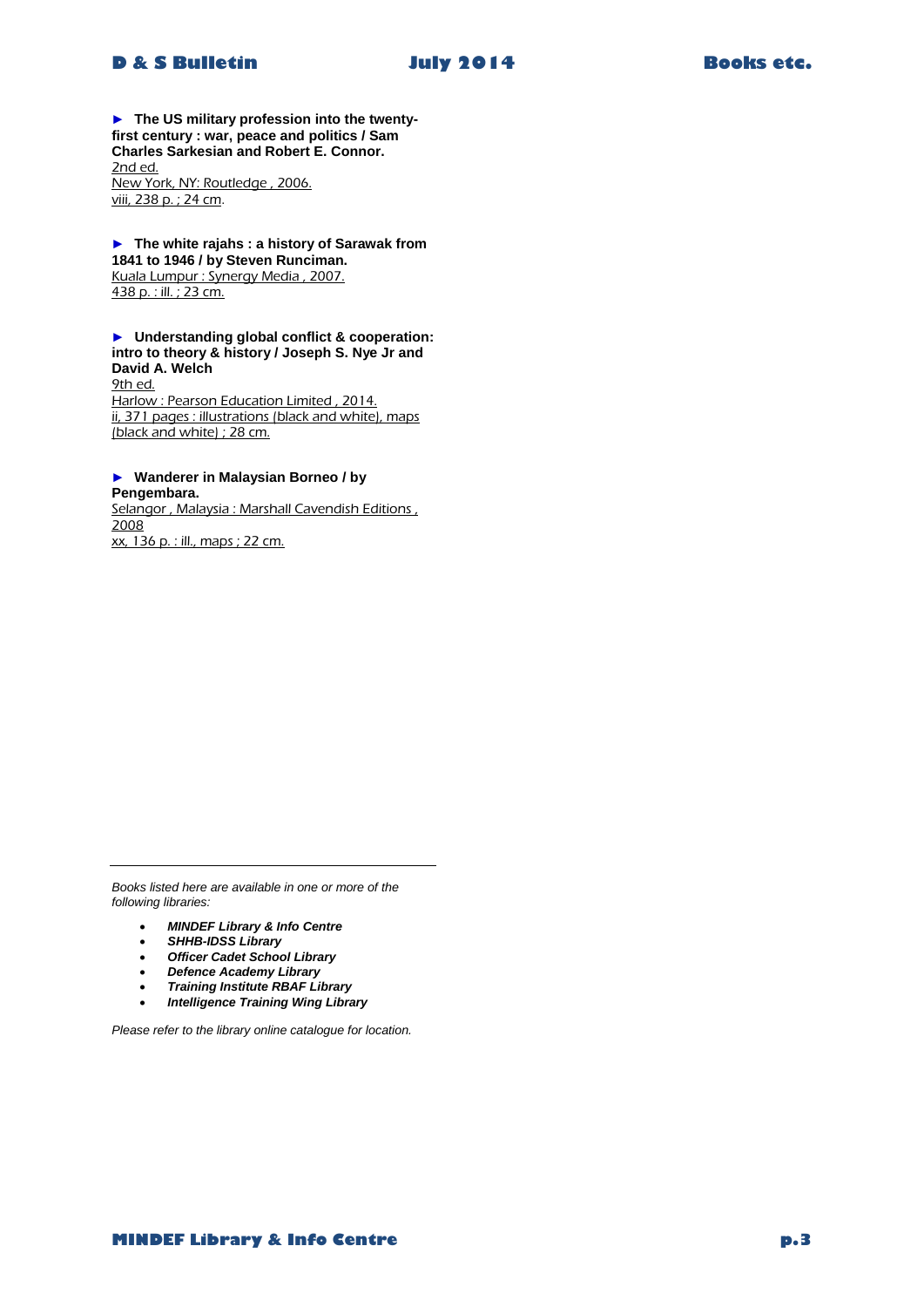# **ASEAN**

**Democratization, regional integration, and human rights : the case of the ASEAN intergovernmental commission on human rights/ Yongwook Ryu and Maria Ortuoste.**

#### The Pacific Review : Vol 27 No 3, July 2014, pp.357- 382 (103)

*Considers why ASEAN member states agreed to the establishment of the ASEAN Intergovernmental Commission on Human Rights (AICHR). Suggests that although some members were reluctant and previously opposed the idea, there were two main factors: the democratising trend in key regional countries and the increasing integration impetus of the ASEAN Community project. Concludes by considering what the future may hold for human rights in Southeast Asia.* 

# **ASIA PACIFIC**

#### **Cue co-operation? Pacific naval code aims to improve collaboration at sea/ James Goldrick**

Jane's Defence Weekly: Vol 51 Issue 21, 21 May 2014, p.24-25 (122)

*Against a backdrop of ongoing territorial disputes at sea in the Asia-Pacific region, this article considers the effect of the newly approved Code for Unplanned Encounters at Sea (CUES) code.* 

#### **Asia's energy supply and maritime sector / Pierre Noel.**

#### Survival : Vol 56 No 3, June-July 2014, pp. 201-216 (106)

*Growth in world energy demand and consumption is being led by Asia Pacific countries and especially by China. This article considers the security implications of this rise noting that there is no necessity for countries to use military or diplomatic options to secure energy resources. Oil is a global commodity and market mechanisms handle supply and demand. Seaborne transport provides greatest supply flexibility and thus contributes to energy security. Both China and India are developing naval forces in part ostensibly to secure energy supplies. Whether China will cooperate at a strategic level with the USA in protecting maritime commons is by no means clear.* 

# **AUSTRALIA**

**Inside the Australian Cyber Security Centre / John Hilvert.**

Australian Defence Magazine : Vol 22 No 5, May 2014, pp.26,28 (61)

*Short overview of developments at the ACSC (Australian Cyber Security Centre). Announced in January 2013 but not yet established the ACSC is expected by 2015 to be a single point of access for all Australia's cyber security.* 

#### **Future cyber warfare : just don't mention offensive cyber / Tom Muir.**

Australian Defence Magazine : Vol 22 No 5, May 2014, pp. 30-33 (61)

*Describes Australia's cyber warfare which is intended for both defensive and offensive operations. Among other things notes potential for hacking electronic subsystems of military hardware such as aircraft avionics.* 

#### **CHINA**

#### **China building island in South China Sea/ James Hardy**

# Jane's Defence Weekly:Vol 51 Issue 21, 21 May 2014, p.5 (122)

*China is attempting to bolster its presence in the South China Sea by creating an artificial island on a reef in the disputed Spratly Islands. This article also includes satellite imagery provided by Airbus Defence and Space corroborates images released by the Philippine Ministry of Foreign Affairs that shows major land reclamation on Johnson South Reef, which is claimed by Manila as Mabini Reef, as Chigua Reef by China and Gac Ma by Vietnam.* 

#### **China's obsession with Singapore : learning authoritarian modernity / Stephan Ortmann and Mark R Thompson**.

The Pacific Review : Vol 27 No 3, July 2014, pp.433- 455 (103)

*China is carefully studying the "Singapore model" of government to find ways of modernizing its own one-party-state system to make it more effective and more resilient to any calls for political change. The article suggests that while Singapore's experience offers many good lessons there are significant cultural differences between the two countries that may make it difficult to transplant ideas effectively. Also notes that increasing liberalisation in Singapore "seems to confirm earlier assumptions about the democratizing effect of modernization", a conclusion that is also being drawn in some quarters in China.*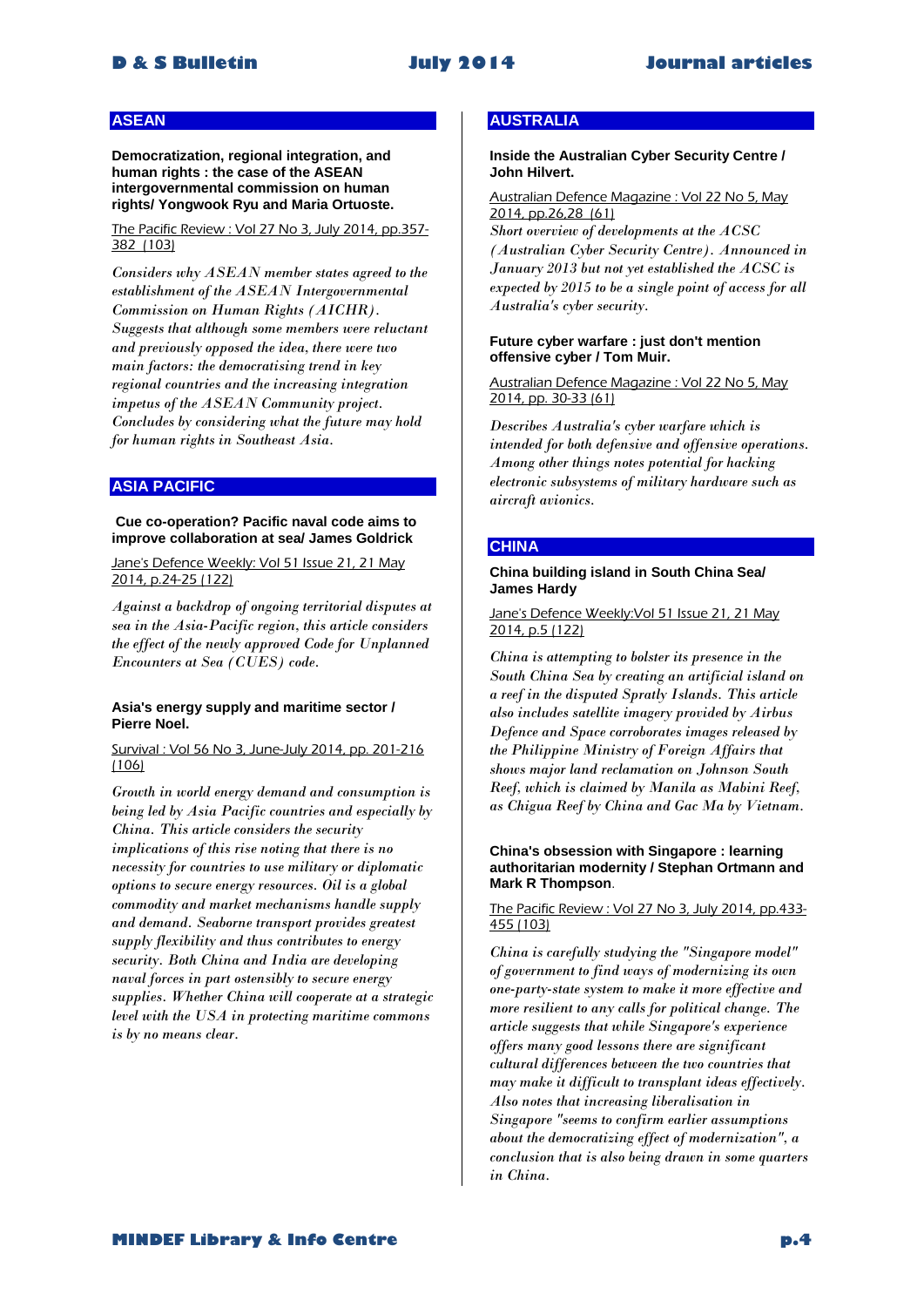## **China's "three warfares" : origins, applications, and organizations / Sangkuk Lee.**

Journal of Strategic Studies : Vol 37 No 2, April 2014, pp.198-221 (98)

*Describes the history and current status of China's three warfares (psychological warfare, public opinion warfare, and legal warfare), and considers how they relate to China's foreign policy and impact on international security.* 

#### **The implications of China's energy-import boom / Michal Meidan.**

Survival : Vol 56 No 3, June-July 2014, pp. 179-200 (106)

*Sources of supply were just part of China's energy problems suring the early 2000s. Domestic problems became at least as important: government bureaucracy was not up to managing such a rapidly growing sector, nor to developing long term strategies. These limitations were evidenced for example by electricity generating capacity that failed to match demand and coal supplies being moved by road because of inadequate rail infrastructure.* 

# **CONFLICT RESOLUTION**

 **The intelligence requirement of international mediation / Laurie Nathan.**

Intelligence and National Security : Vol 29 No 2, April 2104, pp.208-226 (99)

*While the intelligence requirements of UN peacekeeping operations are well understood and accepted the same is not true of the needs of UN mediation functions. This article explains why indepth knowledge of the parties to a conflict is an essential pre-requisite for international mediation, and places this in the context of Zartman's theory of conflict ripeness, this being the point or time frame when there is the greatest likelihood of resolution. Item List* 

# **CYBER SECURITY**

## **DARPA seeking to automate cyber security/ Daniel Wasserbly**

Jane's Defence Weekly:Vol 51 Issue 22, 28 May 2014, p.10 (122)

*The US Defense Advanced Research Projects Agency (DARPA) will kick off an effort to develop automatic defensive systems to detect and fix security flaws.* 

#### **The Snowden revelations : myths and misapprehensions / Nigel Inkster.**

Survival : Vol 56 No 1, February-March 2014, pp.51-60 (106)

*Article seeks to counter some of the more inflammatory media reports concerning the activities of the NSA and related organisations as revealed by Edward Snowden. Also notes that law and practice of intelligence operations in the digital era are works in progress as states try to limit their exposure to others.* 

# **EUROPE**

**Normative power under contract? : commerical support to European crisis managment operations / Francesco Giumelli and Eugenio Cusumano.**

International Peacekeeping : Vol.21 No.1, February 2014, pp.37-55 (96)

*Reviews the use of commercial companies by the EU under the Common Security and Defence Policy (CSDP). Finds that the main factor influencing EU use of contractors is the reluctance of member states to "second and mobilize the personnel and resources" required for crisis management, also concludes that reliance on contractors is likely to increase as member states show few signs of changing their practices.* 

#### **How likely is it that the European Union will disintegrate? : a critical analysis of competing theoretical perspectives / Douglas Webber.**

European Journal of International Relations : Vol 20 No 2, June 2014, pp.341-365 (26)

*Explores conditions under which theories which are usually used to assess the potential for ongoing European integration would predict the reverse i.e. the dis-integration of the EU, then considers whether the conditions for such an outcome presently exist. Finds that the theories do not take enough account of the domestic politics of member states nor of the central role of Germany. Concludes that although disintegration is at present highly unlikely it is possible the Europe's present problems may reflect the problems besetting other regional and international multilateral institutions.*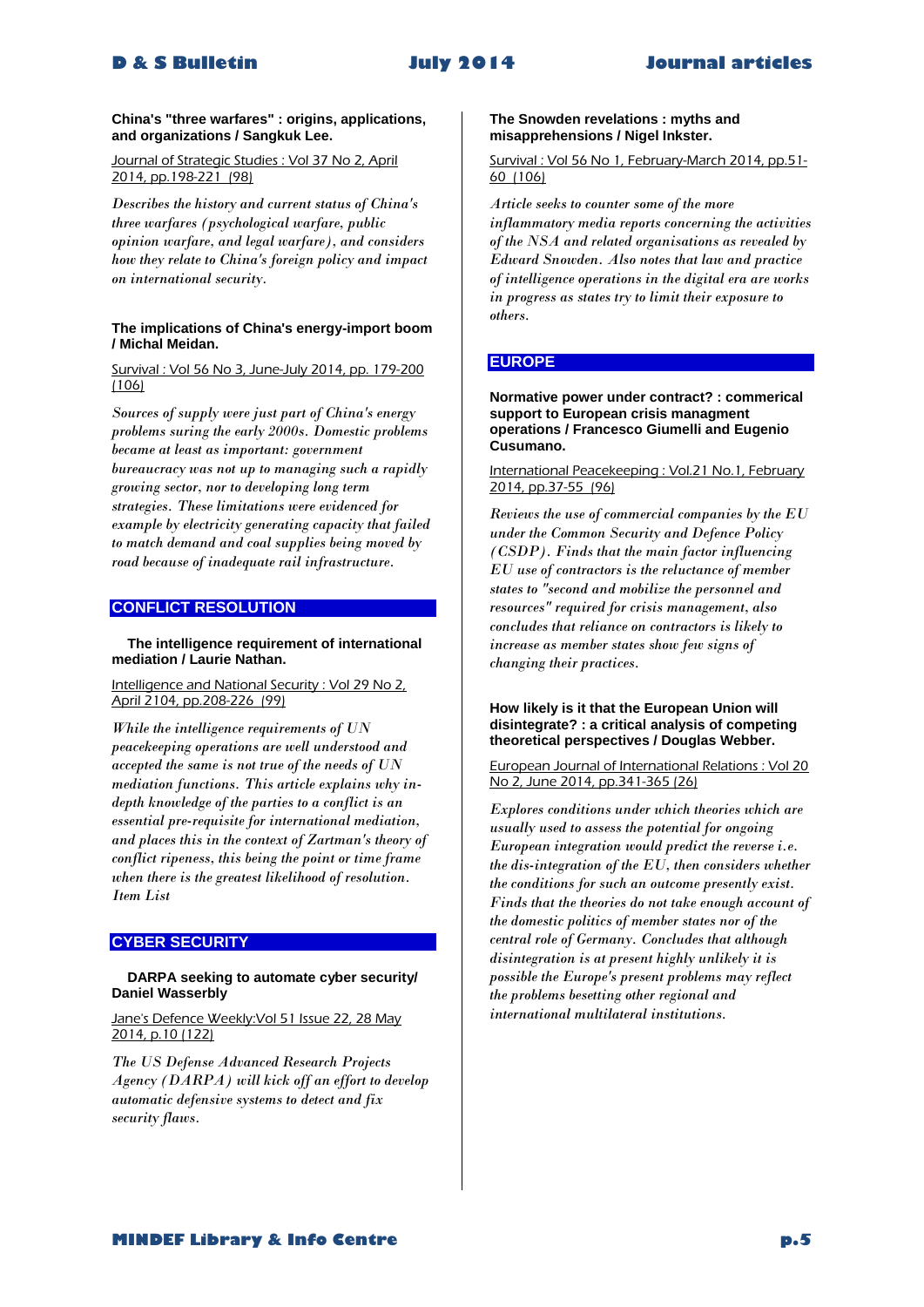# **FIRST WORLD WAR**

**Intelligence in the First World War : the state of the field / Daniel Larson.** 

Intelligence and National Security : Vol 29 No 2, April 2104, pp.282-302 (99)

*Review article which aims to provide "a coherent narrative of the scholarly works that have been published" and identifies areas suitable for further study.* 

#### **INDONESIA**

#### **Indonesia, Iran collaborates on radars**

Jane's Defence Weekly : Vol 51 Issue 21, 21 May 2014, p.34 (122)

*The Indonesian Institute of Sciences (LIPI) and Iran Electronics Industries (IEI) have agreed to develop radar systems for commercial and military applications.* 

#### **Top of the polls: Indonesia's presidential election/ Tom McCawley**

Jane's Intelligence Review: Vol 26 Issue 6, June 2014, pp.40-43 (123)

*The upcoming presidential election in Indonesia is expected to be mostly peaceful. This article examines how the new leader will face challenges such as maritime security, border protection and the separatist movements in Aceh and Papua.* 

# **INFANTRY**

#### **An ambush in Shigal District : tactics and tribal dynamics in Kunar Province / Michael Kolton.**

Infantry : Vol 102 No 4, Oct-Dec 2013, pp. 26-35 (31)

*Describes events and aftermath of a June 2011 ambush in which US and Afghan forces suffered losses which was followed two days later by an effective counterstrike. The victory raised morale and had lasting positive impact on local population support. Highlights the importance of understanding and adapting to local culture.* 

#### **Jungle reconnaissance and the pivot to the Pacific / Matthew E Miller**.

Infantry : Vol 102 No 4, Oct-Dec 2013, pp.43-45 (31)

*Stresses the importance of training in jungle conditions in order to undertake military operations in them. According to this article reconnaissance technology will be of limited use in jungle* 

*environments; it goes on to make the case for the US Army to develop soldiers with jungle recon skills.* 

# **INSURGENCY & COUNTERINSURGENCY**

**Is FM 3-24 a blueprint for COIN? : the debate on counterinsurgency / Edwin G Corr and John T Fishel.**

#### Marine Corps Gazette : Vol 98 No 5, May 2014, pp.79-83 (71)

*Considers several different published views on America's approach to counterinsurgency (Kaplan: The insurgents; Shultz: The Marines take Anbar; Gentile: Wrong Turn; Manwaring: Uncomfortable wars) and notes the costs of US involvement in various COIN operations. Concludes that "unless absolutely necessary do not commit American combat troops", to do so is expensive and unproductive.* 

# **INTELLIGENCE**

#### **Analytic tradecraft and the intelligence community : enduring value, intermittent emphasis / Jim Marchio.**

Intelligence and National Security : Vol 29 No 2, April 2104, pp.159-183 (99)

*Asks why, in America's intelligence community, tradecraft has varied so much and why, when good practices were identified as long ago as the 1950s, they were not consistently applied.* 

#### **Teaching analysis : simulation strategies in the intelligence studies classroom / Allison M Shelton.**

#### Intelligence and National Security : Vol 29 No 2, April 2104, pp.262-281 (99)

*Since the 1960s "active learning" has been considered an effective educational tool particularly for complex multi-faceted processes. This article describes a simulation exercise for classroom use which includes various features of the intelligence assessment process. Argues that use of simulations enables students to achieve* deeper appreciation of the intelligence concepts rather than just understanding them.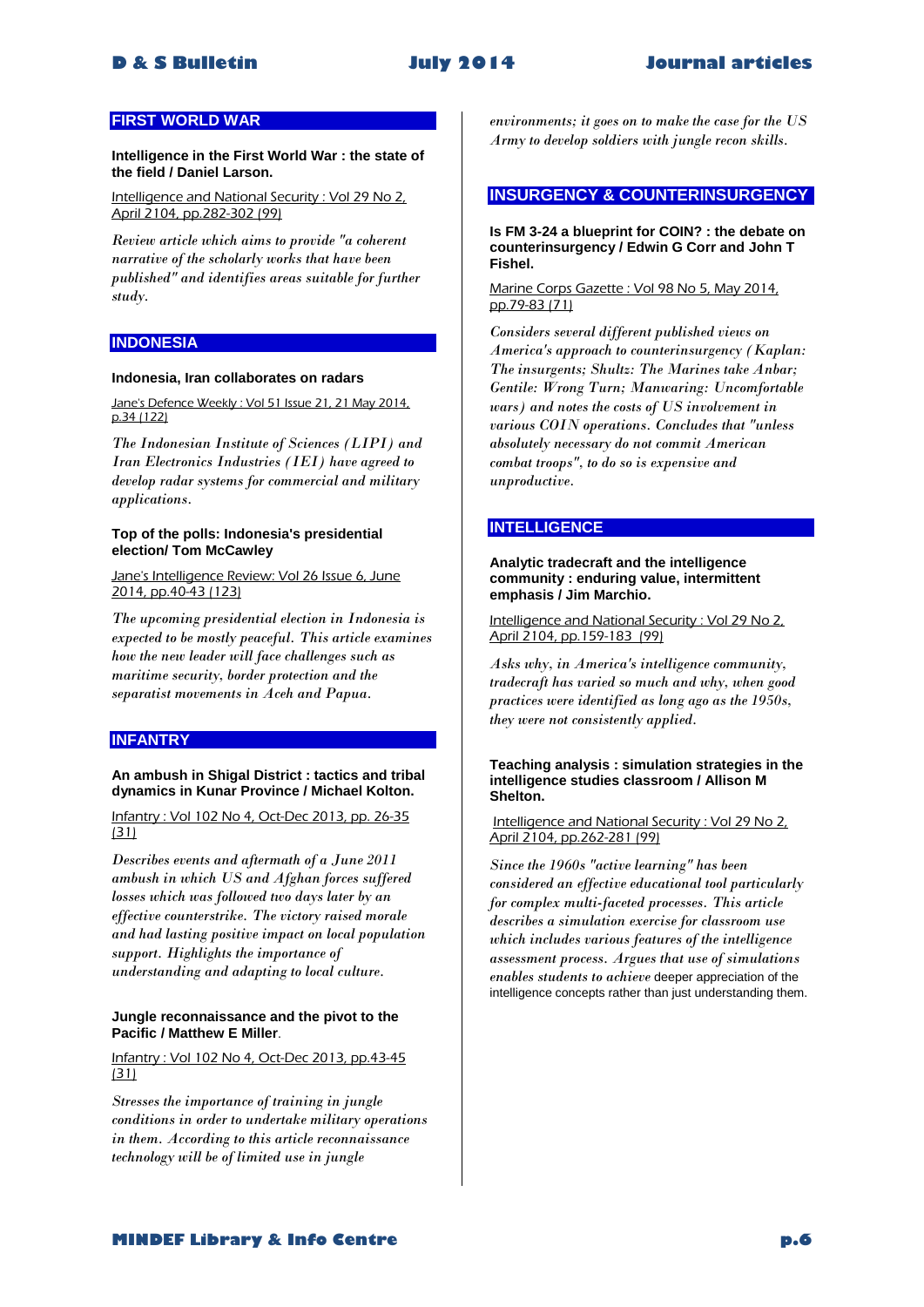# **INTERNET**

#### **Transgressiveness, civil society and internet control in Southeast Asia / Liu Yangyue.**

The Pacific Review : Vol 27 No 3, July 2014, pp.383- 407 (103)

*Describes a study of Malaysia, Thailand and Indonesia to identify the validity of a common view: that the extent of political control of the internet depends on how authoritarian the government is. Finds that a government's position on the democratic - authoritarian scale is not enough, on its own, to indicate the extent of its efforts to control and suppress the internet; the other significant factor is the scale and vibrancy of the online community which acts as a constraint on what authoritarian governments would like to do.* 

# **INTERNATIONAL RELATIONS**

**Resilience and the future balance of power / Dhruva Jaishankar.** 

Survival : Vol 56 No 3, June-July 2014, pp.217-232 (106)

*Makes a case for the importance of resilience as a factor in national power. Contrasts perceptions of Soviet power up to the end of the 1980s with the reality, and suggests that two decades later commentators may be making the same mistakes concerning China. Suggests also that India may have greater long term resilience than China and may yet rise to world power status.* 

# **ISRAEL**

#### **Military intelligence and controversial political issues : the unique case of the Israeli Military Intelligence / Eyal Pascovich.**

Intelligence and National Security : Vol 29 No 2, April 2104, pp.227-261 (99)

*Describes the central role played by Israel's Military Intelligence Service (AMAN) in all areas of Israeli intelligence, and also notes its repeated failures. "This paper calls for gradual termination of AMAN's activity of intelligence regarding staterelated issues".* 

# **LEADERSHIP**

**Rally point for leaders : building an organization's mission command culture / Scott A Shaw.**

### Infantry : Vol 102 No 4, Oct-Dec 2013, pp.20-25 (31)

*US infantry Lt Colonel describes what mission command means and how it can be achieved. The article emphasises the importance of directed learning and includes a 24 month reading plan for leader development. (Note: many of the books suggested are available in MINDEF Library)* 

#### **Innovation as leadership : the need to adapt when institutions are threatened / Morgan Mann.**

#### Marine Corps Gazette : Vol 98 No 5, May 2014, pp.43-46 (71)

*Discusses how the US Marine Corps will cope with the twin challenges of smaller forces and shrinking budgets. Suggests that the answer lies in the process known as "creative destruction" by which organisations have constantly to renew themselves to remain relevant, a process that requires visionaries and innovators*.

#### **Observations of command(ers) : making the most of talent / Peter J Dillon.**

Marine Corps Gazette : Vol 98 No 5, May 2014, pp.51-53 (71)

*A USMC Colonel recommends that command of officers is as important and should be given as much attention as that of the Marines under them.* 

#### **MILITARY ART & SCIENCE**

#### **Crowdsourcing the threat : rethinking ECOA development / Ryan E Christ**.

Marine Corps Gazette : Vol 98 No 5, May 2014, pp.54-56 (71)

*The American military's present system for developing enemy course of action (ECOA) scenarios is too limited and tends to produce only two ECOA options: the most likely and the most dangerous. The article suggests crowd-sourcing would produce a better range of assessments and a higher chance of correct identification. Also describes how such a system might work.*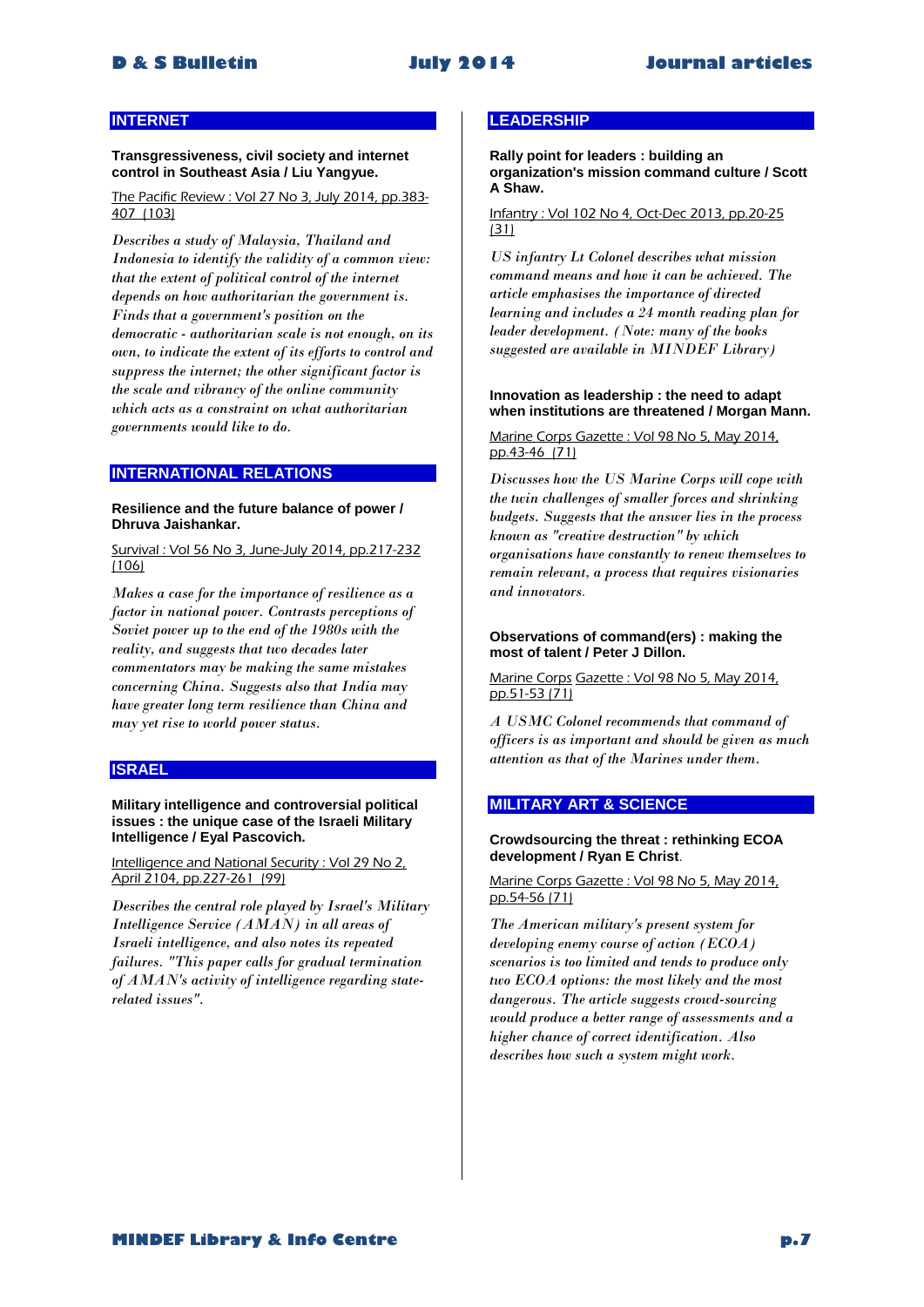**Dumb donkeys or cunning foxes? : learning in the British and German armies during the Great War / Robert T Foley.** 

#### International Affairs : Vol 90 No 2, March 2014, pp.279-298 (32)

*Assessment of the two armies as learning organizations. Suggests that their organizational cultures produced different results: the British tending to develop radical and technological solutions, whereas the Germans were more likely to favour incremental changes.* 

# **The Toyota horde conjecture / William F Owen.**

British Army Review : No 160, Spring-Summer 2014, pp. 90-97 (15)

*An irregular force does not require the same level of equipment or expenditure as a conventional army to be a serious opponent. This article outlines how such a force could prove a significant challenge if it had training, determination, used commercially available equipment such as four wheel drive vehicles, and operated in familiar terrain.* 

# **Military team learning / Tom Bijlsma.**

British Army Review : Number 160, Spring-Summer 2014, pp.120-127 (15)

*Dutch perspective on team learning which highlights three dimensions: team spirit, team reflection, and team action.* 

# **MILITARY MEDICINE**

#### **MASH 2020 / C H Maginniss.**

British Army Review : Number 160 Spring-Summer 2014, pp.108-119 (15)

*Describes recent changes to demands and expectations of British Army field hospitals, together with a vision of what a field hospital capability should be in 2020.* 

# **MISCELLANEOUS**

#### **Coming together: multilateral counter-terrorism exercises/ Will Hartley**

#### Jane's Intelligence Review : Vol 26 Issue 6, June 2014, pp.14-17 (123)

*Multilateral exercises involving Western militaries and those from developing countries in Asia and Africa have increased in the last two decades. This article examines how these help respond to 'new' security threats, particularly terrorism.* 

**Realities of conflict: risk and military decisionmakers/ Marc Schelhase**

# RUSI Journal: Vol 159 No 2, April/May 2014, pp.44- 49 (127)

*'Risk Management' has become big business in the wake of the 2008 financial crisis but it has long been a crucial element of operational leadership for military decision-makers. This article explores the understanding and application of theories of risk in the military context – and particularly at the operational level – analysing the impact of societal, organisational and personal factors on the conceptualisation and mitigation of risk.* 

# **MYANMAR**

# **Myanmar navy inducts first new torpedo craft/ Tony Davis**

Jane's Defence Weekly: Vol 51 Issue 22, 28 May 2014, p.17 (122)

*The Myanmar Navy (MN) has continued its programme of expansion and modernisation with the launch earlier this month of the first in a new class of torpedo craft*.

# **NAVAL FORCES**

# **Partnerships matter / James J Shannon and Stephen J Bowdren.**

Proceedings US Naval Institute : March 2014, pp. 56-61 (86)

*Highlights the importance of cooperation among navies with particular emphasis on equipment acquisition and interoperability which in turn promote effective joint operations.* 

#### **World navies in review / Eric Wertheim.**

Proceedings US Naval Institute : March 2014, pp. 62-74 (86)

*Presents highlights of recent and planned developments around the world. Mentions among others Indonesia, Malaysia, Thailand, Singapore, and the Philippines.* 

#### **The Falklands War : a model for the use of merchant vessels to augment sealift capability / Josef Wiese.**

### Marine Corps Gazette : Vol 98 No 5, May 2014, pp.62-64 (71)

*Describes Britain's use of merchant shipping in the Falklands task force and argues that it offers a useful model for the United States given the limited*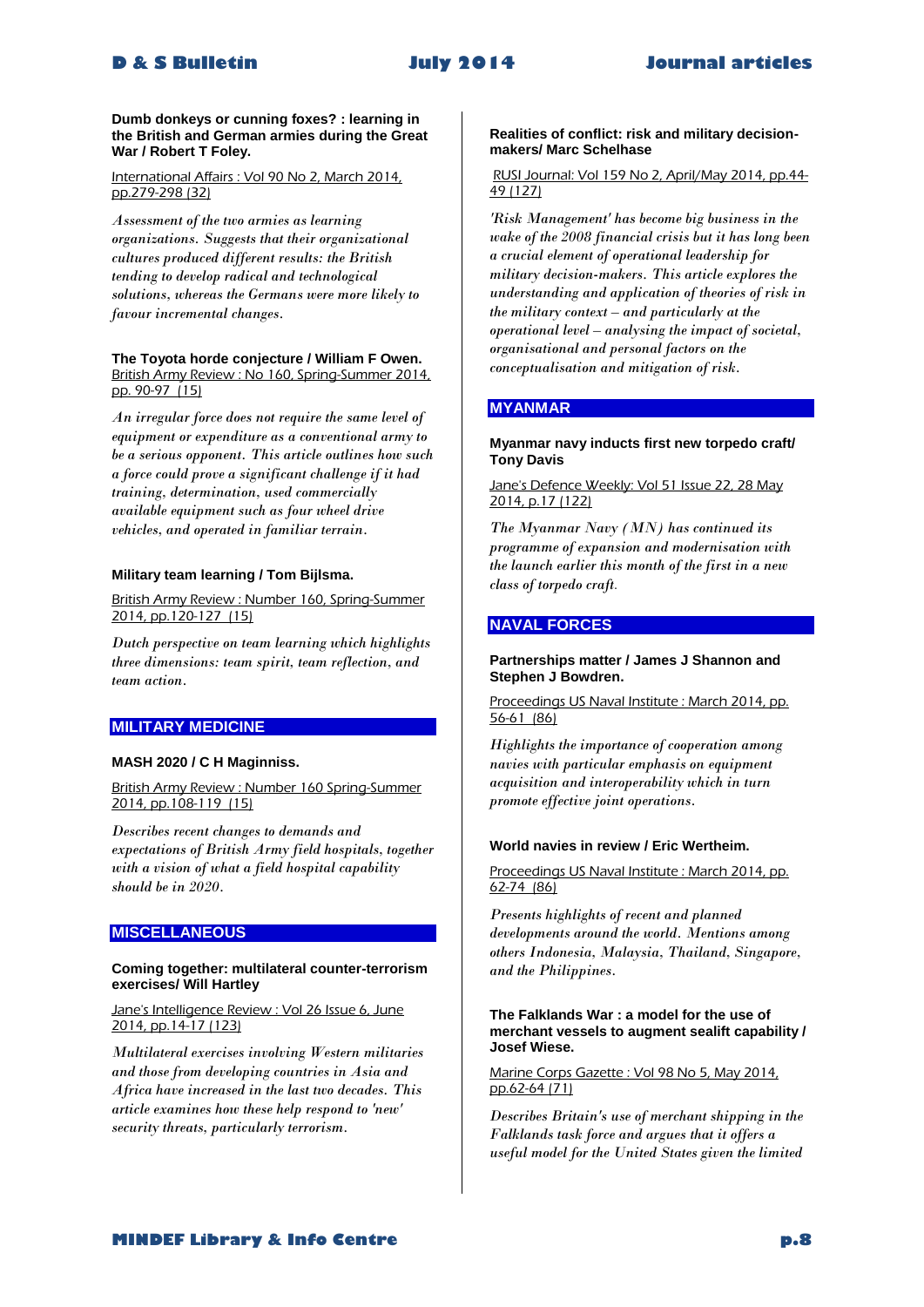*number of suitable amphibious vessels the US Navy has available.* 

**NON TRADITIONAL SECURITY ISSUES**

**China and the blunt temptations of geoengineering : the role of solar radiation management in China's strategic response to climate change / Kingsley Edney and Jonathan Symons.** 

The Pacific Review : Vol 27 No 3, July 2014, pp.307- 352 (103)

*Global greenhouse gas emission targets are being missed now and likely will continue to be missed. Therefore more attention is being given to ways of dealing with the results of greenhouse gases. The two main ideas are a) removing excess carbon dioxide from the air, and b) blocking of solar radiation. The first option is, so far, prohibitively expensive, whereas the second option is known to work (based on measurable temperature reduction impact of volcanic eruptions) but may have severe environmental impact. This article considers the future of various options, and highlights the importance of immediately involving China politically and scientifically in international solar radiation management.* 

#### **Avian influenza, "viral sovereignty", and the politics of health security in Indonesia / Shahar Hameiri.**

The Pacific Review : Vol 27 No 3, July 2014, pp.333- 356 (103)

*Discussion of the political thinking that in 2006 led Indonesia's Health Minister, Siti Fadilah Supari, to announce that the country would no longer share samples of human H5N1 bird flu virus with the World Health Organisation and thus the international community. Argues that the reality was considerably more complex, for example Indonesia continued sharing with the FAO samples from poultry, and suggests that in Southeast Asia sovereignty is a political tool rather than an objective.* 

# **NUCLEAR WEAPONS**

**Hard balancing in the age of American unipolarity : the Russian response to US ballistic missile defence during the Bush administration (2001-2008) / Reuben Steff and Nicholas Khoo**.

Journal of Strategic Studies : Vol 37 No 2, April 2014, pp.222-258 (98)

*Argues that the development and deployment of Ballistic Missile Defence systems during the administration of President George W Bush served*  *as a catalyst for hard balancing by Russia (and also independently by China). As a result the global nuclear position is less secure than it was at the turn of the millennium.* 

## **PEACEKEEPING**

**A global security vacuum half-filled : regional organizations, hybrid groups and security management / Chester A Crocker, Fen Osler Hampson and Pamela Aall.**

International Peacekeeping : Vol.21 No.1, February 2014, pp.1-19 (96)

*Discusses the legitimacy, effectiveness and precedent setting potential of collective conflict management initiatives, which in some areas and disputes are filling the void left as "the United Nations and key powers are pulling back from robust engagement in conflict management". Concludes that regional organizations can play an increasingly important role, ad hoc groups can be more flexible, but neither is a substitute for UN based actions.* 

## **EU peacekeeping in Africa : rom functional niches to interlocking security / Malte Brosig.**

International Peacekeeping : Vol 21 No 1, February 2014, pp.74-90 (96)

*Studies the evolution of EU involvement in peace operations in Africa since 2003. Notes that these have changed from niche targeted participation, which facilitated but did not dominate UN operations, to the present position in which relations between the EU and UN are being rebuilt with significantly greater integration and elements of resource pooling.* 

#### **PHILIPPINES**

#### **Philippines announces MPA programme/ Jon Grevatt**

Jane's Defence Weekly: Vol 51 Issue 22, 28 May 2014, p.17 (122)

*The Philippine Air Force (PAF) has announced a programme to acquire long-range maritime patrol aircraft (MPA) as the service continues to expand capabilities in response to strategic threats.* 

#### **Philippines launches CAS acquisition programme/ Jon Grevatt**

Jane's Defence Weekly: Vol 51 Issue 22, 28 May 2014, p.17 (122)

*The Philippines Department of National Defense (DND) has launched a programme to procure a*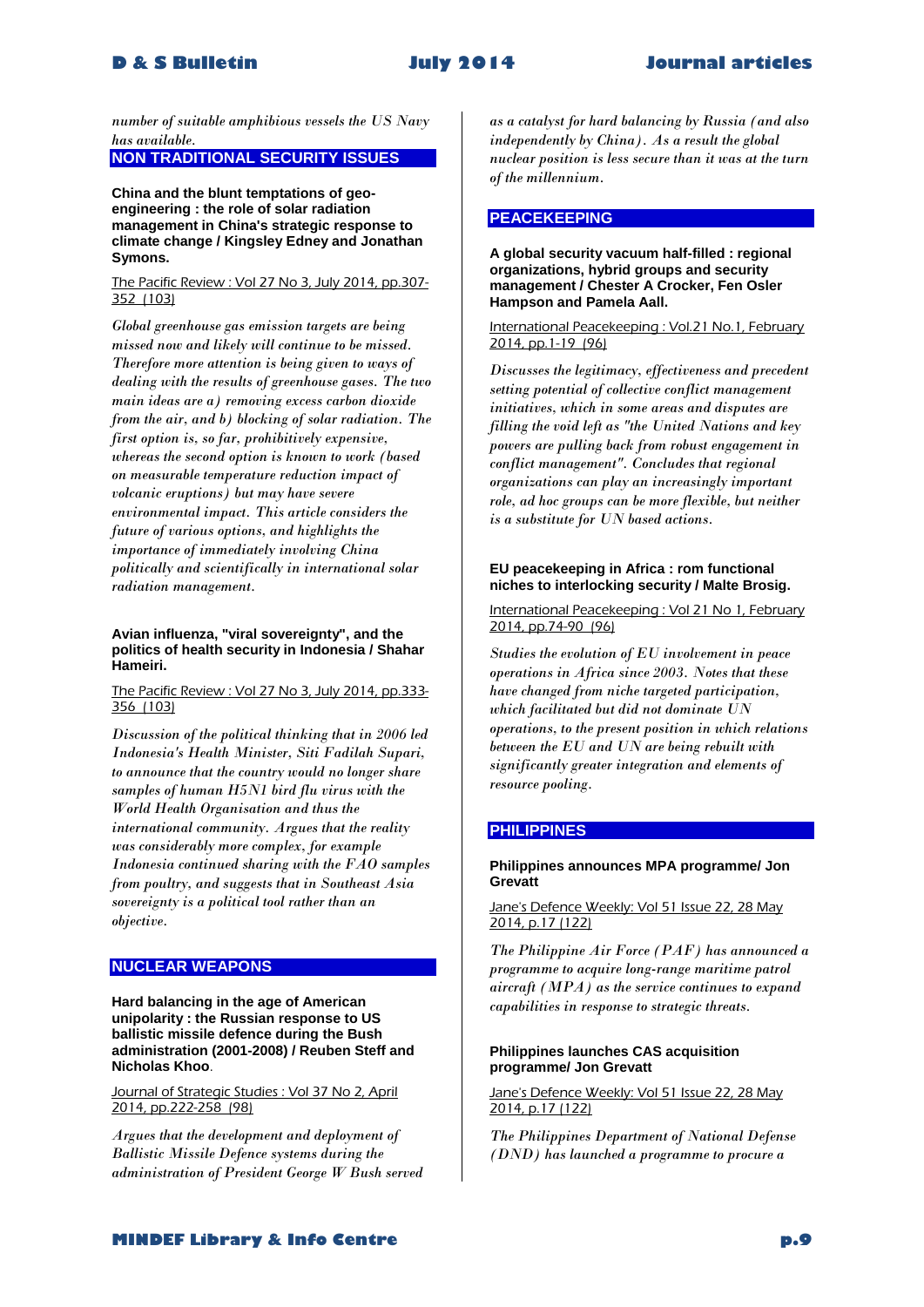*close air support (CAS) aircraft for the Philippine Air Force (PAF).* 

# **POLITICS**

**Statecraft, decision-making, and the varieties of historical experience : a taxonomy / William Inboden.** 

Journal of Strategic Studies : Vol 37 No 2, April 2014, pp.291-318 (98)

*Identifies types of history and how they are used in national security policy. The examples throughout relate to the United States but the principles apply widely*.

# **RUSSIA**

#### **Kremlin values : Putin's strategic conservatism / Melik Kaylan.**

#### World Affairs : May June 2014, pp. 9-17 (55)

*Russian leader Vladimir Putin is often portrayed as having no ideology other than a need to win whatever contest opportunity provides. This article suggests that in reality Putin is evolving a kind of strict conservatism that does not seem very different to that of the West's more rightist political groups. The article also suggests that the East-West political landscape is undergoing a complete reversal from 20th century positions.* 

#### **Russian military capabilities after 20 years of reform / Bettina Renz.**

Survival : Vol 56 No 3, June-July 2014, pp. 61-84 (106)

*Describes several myths associated with Russian military reforms since the Soviet era and shows that these are based on incorrect assumptions. Argues that despite some limitations there have been substantial changes and Russia is close to having the armed forces it needs.* 

#### **SINGAPORE**

#### **Singapore unleashes its autonomous underwater platform for MCM operations/ Ridzwan Rahmat**

Jane's International Defence Review: Vol 47, June 2014, pp.34-35 (120)

*DSO National Laboratories has developed autonomous underwater vehicle to undertake mine counter-measure* (MCM) operations. Research and development efforts under way for wider variety of mission modules.

# **SOUTHEAST ASIA**

#### **Asia powderkeg? / Norman Friedman.**

Proceedings US Naval Institute : March 2014, pp. 90-91 (86)

*Discussion of what to some analysts appears to be China's expansion strategy in Southeast and East Asia, what the countries involved can do, how the USA might help, and whether there is a risk of a slide towards war.* 

#### The spectre of an Asian arms race / Chritian Le Miere.

Survival : Vol 56 No 1, February-March 2014, pp. 139-156 (106)

*While most acquisitions in east and southeast Asia support deterrent capabilities in the sense of A2/AD they may collectively be a response to the rise of China. The article considers the destabilising potential of such developments.* 

# **TERRORISM**

## **The once and future threat : Al Qaeda is hardly dead / Ilan Berman.**

World Affairs : May June 2014, pp.76-85 (55)

*Review of the ongoing threat posed by Al Qaeda successors, affiliates, and spin-off groups particularly in the Middle East and North Africa.* 

#### **The "war on terrorism" : what does it mean to win? / Audrey Kurth Cronin.**

#### Journal of Strategic Studies : Vol 37 No 2, April 2014, pp.174-197 (98)

*Review of America's progress in its war on terror since the 9-11 attacks. Finds that the result shows similarities with all prolonged wars in that objectives become diffuse, tactics becoming strategy and idealism replaces reality. Concludes by identifying how the USA should wrap up the war noting it does not face an existential threat but should be prepared for on-going small scale attacks.*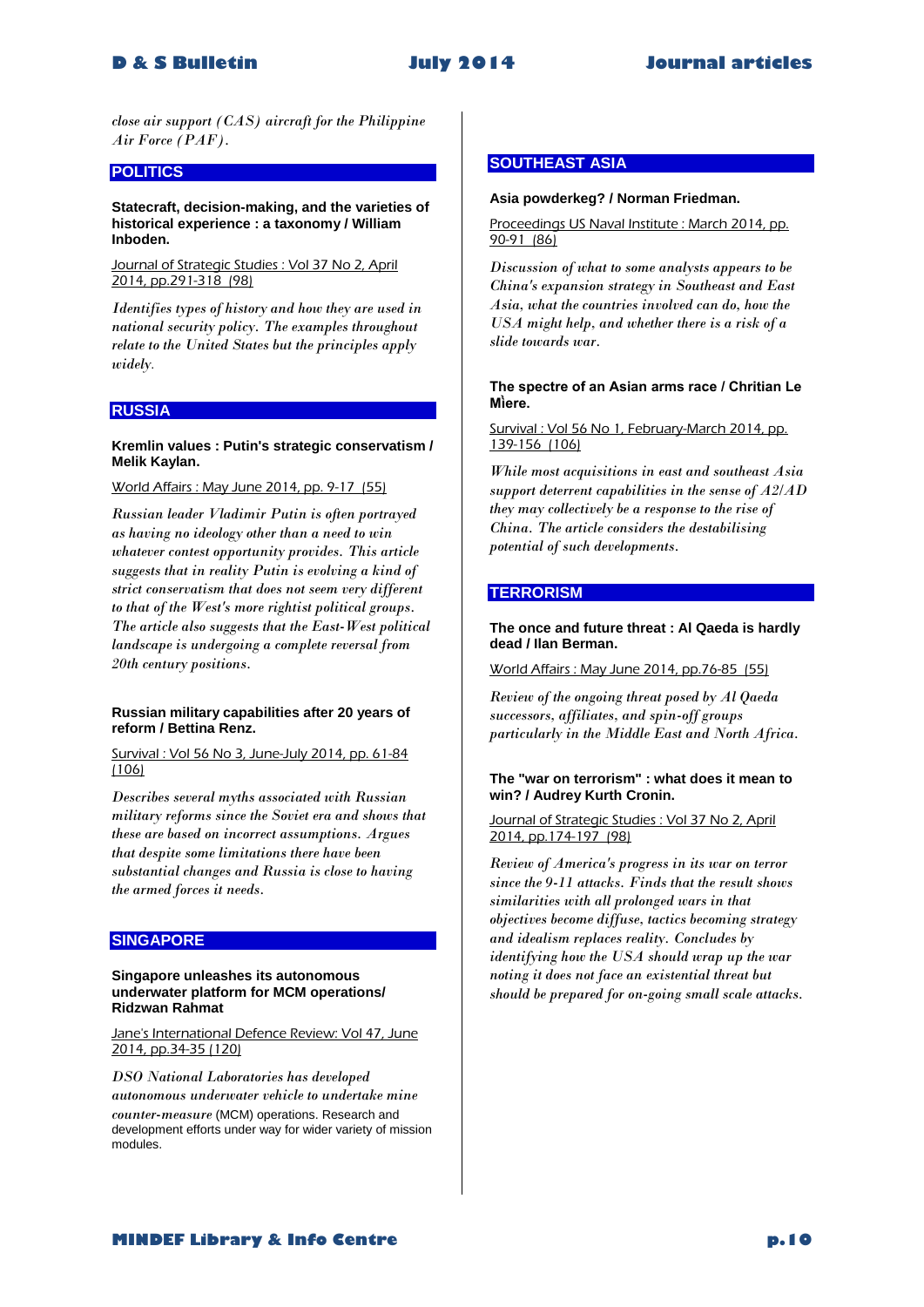**Insights from a database of Lashkar-e-Taiba and Hizb-ul-Mujahideen militants / C Chrtisne Fair.** 

### Journal of Strategic Studies : Vol 37 No 2, April 2014, pp.259-290 (98)

*Pakistan has for many years supported Islamist insurgents in Kashmir and India as part of the long running dispute between Pakistan and India. America's policy towards Pakistan has been based on the assumptions that poverty and lack of education are the main motivators for people to join terrorist groups. This article reports a study of biographical information on 1625 deceased militants of LeT and HM groups. Finds that most came from the Punjab or Indian administered Kashmir, that they died before reaching age 24, and that they were significantly better educated than the average of their place of origin. Considers the implications of these findings for US policy.* 

# **UKRAINE**

#### **Ukraine and the art of crisis management / Lawrence Freedman.**

Survival : Vol 56 No 3, June-July 2014, pp. 7-42 (106)

*Review of the concept of crisis management (first developed during the Cold War) and how it could be applied to recent events in Ukraine. Notes that while none of the major external parties - Russia, Europe, US - has handled the crisis well it is Russia that has the most to lose from Ukraine as a weakened or failed state.* 

# **UNITED KINGDOM**

#### **UK unveils strategy for national maritime security/ Dr Lee Willett**

Jane's Defence Weekly: Vol 51 Issue 21, 21 May 2014, p.12 (122)

*The UK government has published for the first time a cross-department maritime security strategy, designed to advance and protect national interests at home and overseas in the maritime environment.* 

# **UNITED STATES**

#### **America's purpose and role in a changed world : a symposium / Carl Gershman ... [et al.].**

World Affairs : May June 2014, pp.18-49 (55)

*Collection of seven short pieces giving different perspectives on America's global presence and whether this hegemony is benign or otherwise.* 

### **The right choice: US army experiments for the future/ Daniel Wasserbly**

Jane's International Defence Review: Vol 47, June 2014, pp.68-73 (120)

*The US Army has begun post-war restructuring and is preparing to soon publish a new campaign plan for studying future concepts and technologies. Efforts such as the AEWE (The Army Expeditionary Warrior Experiment) are being used to help inform upcoming choices.* 

# **Operational leadership/ Stan A McChrystal**

# RUSI Journal: Vol 159 No 2, April/May 2014, pp.38- 42 (127)

*Generating strategy may be easy, but implementing it is difficult. Initially understanding the problem is tough; worse, it may itself change as an operation goes on. Reflecting on his experience on recent campaigns in Iraq and Afghanistan, former US general and commander of ISAF, Stan A McChrystal outlines the challenges of operational leadership and suggests some key lessons for leaders and policy-makers.* 

### **The "pivot" and its problems : American foreign policy in Northeast Asia / Robert E Kelly.**

#### The Pacific Review : Vol 27 No 3, July 2014, pp.479- 503 (103)

*Identifies four main generic goals of a state's foreign policy (national security, economic growth, international prestige, and national values), then assesses these in relation to America's pivot towards NE Asia, and concludes by considering what chance the USA has of achieving these goals.* 

## **The Syrian tragedy and precedent / Jonathan Stevenson.**

## Survival : Vol 56 No 3, June-July 2014, pp. 121-140 (106)

*The United States under the Obama administration has shown a substantially different approach to foreign policy compared to its predecessor. The US has refused to be drawn into the Syrian conflict preferring the diplomatic route to the military one. This article makes the case that the change implies that the "small wars" mindset is out of favour, that "counterinsurgency tools for expeditionary deployments" have been rejected, and there is a clear preference for a less confrontational approach to the Middle East together with improving relations with Iran.*